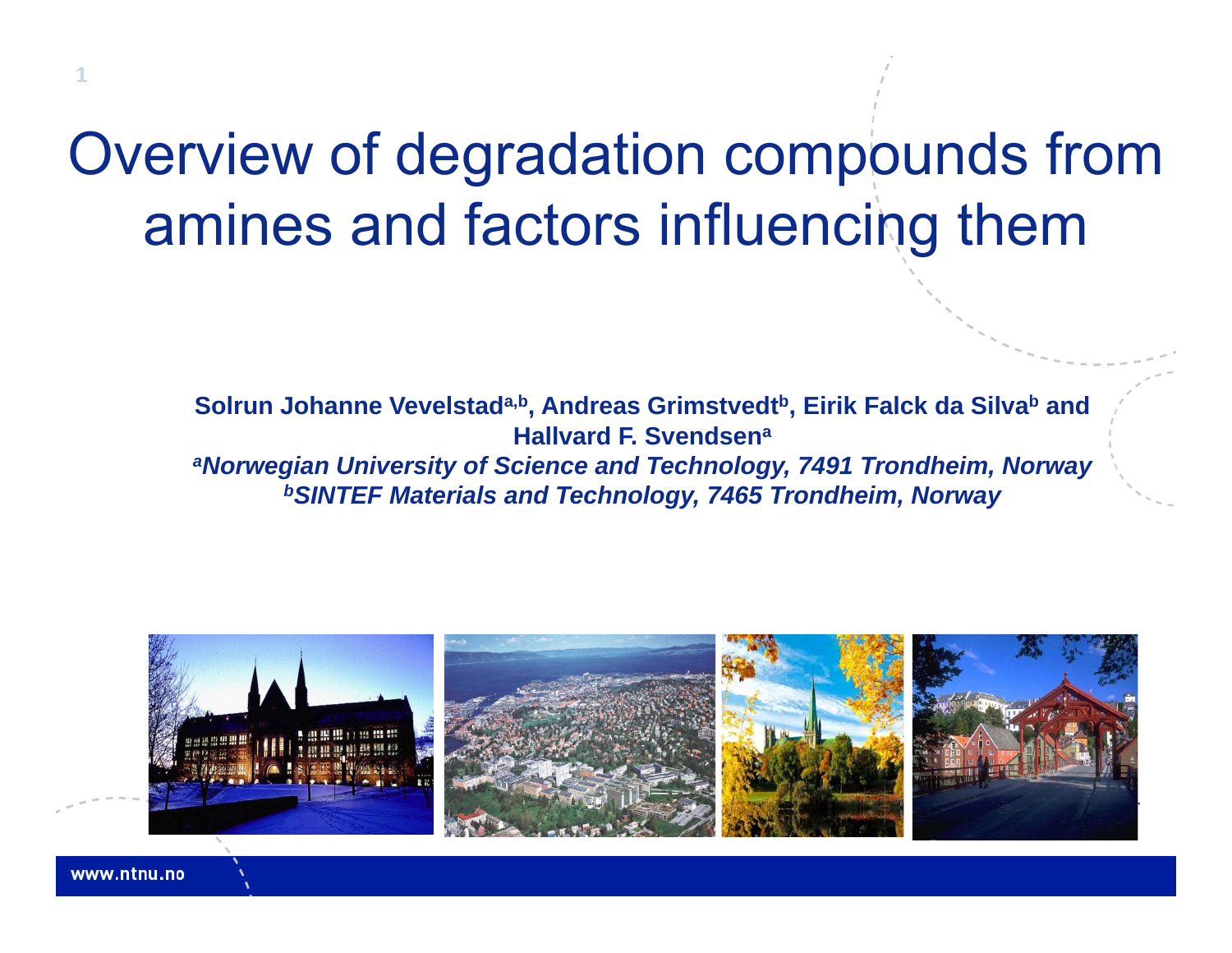# **Outline**

- $\bullet$ **Introduction**
- • Experimental procedure
	- Degradation setups
	- Degradation compounds analyses
- Results
	- Degradation compounds
	- **Comparison** 
		- Esbjerg
		- SDR-rig
- •**Summary**

www.ntnu.no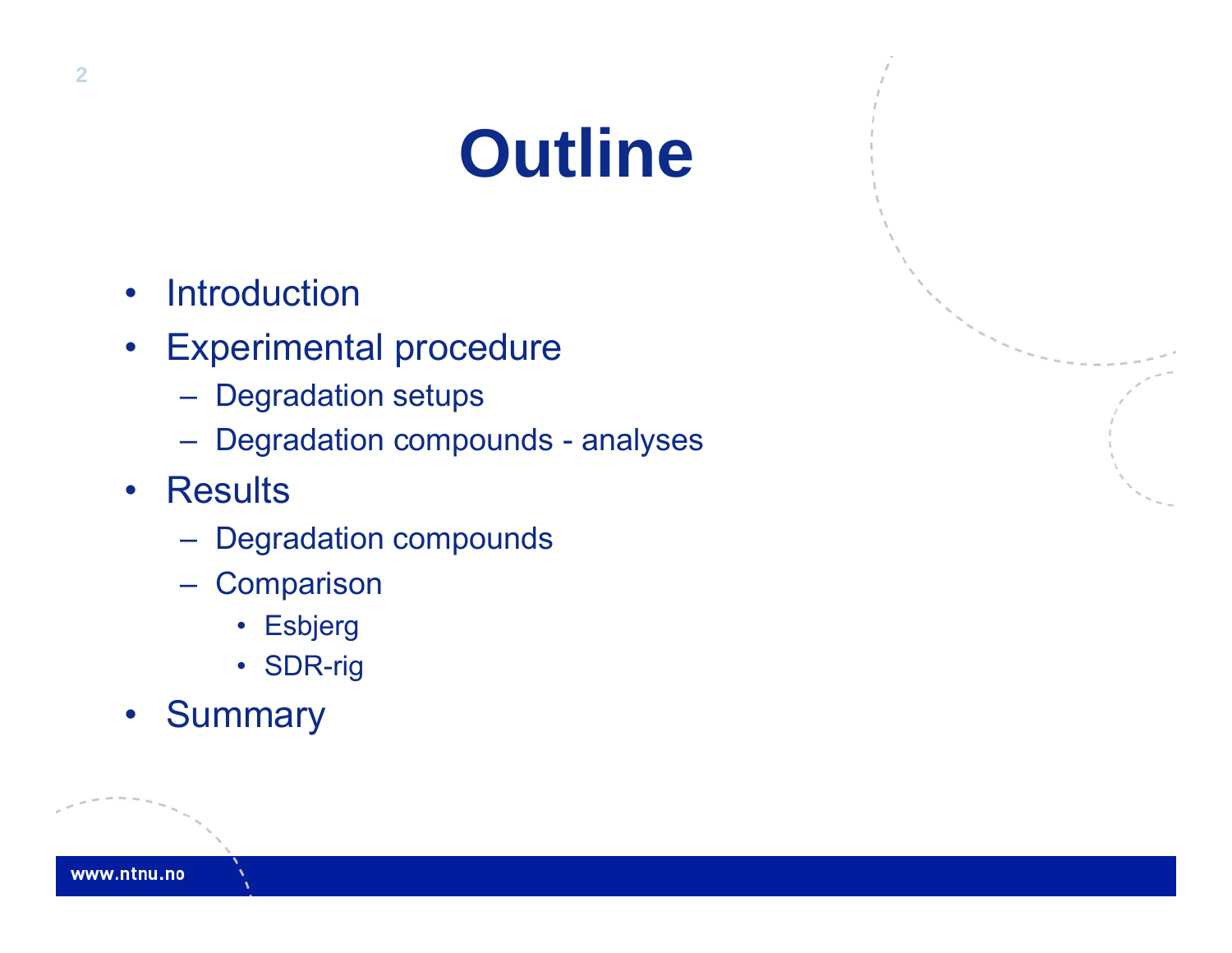## **Introduction**

- Amine degradation causes problems
	- Solvent loss
	- Corrosion
	- Fouling
	- Foaming
	- Emission of degradation compounds
- Several analytical techniques necessary for identification of degradation compounds
	- GC-MS
	- LC-MS
	- IC

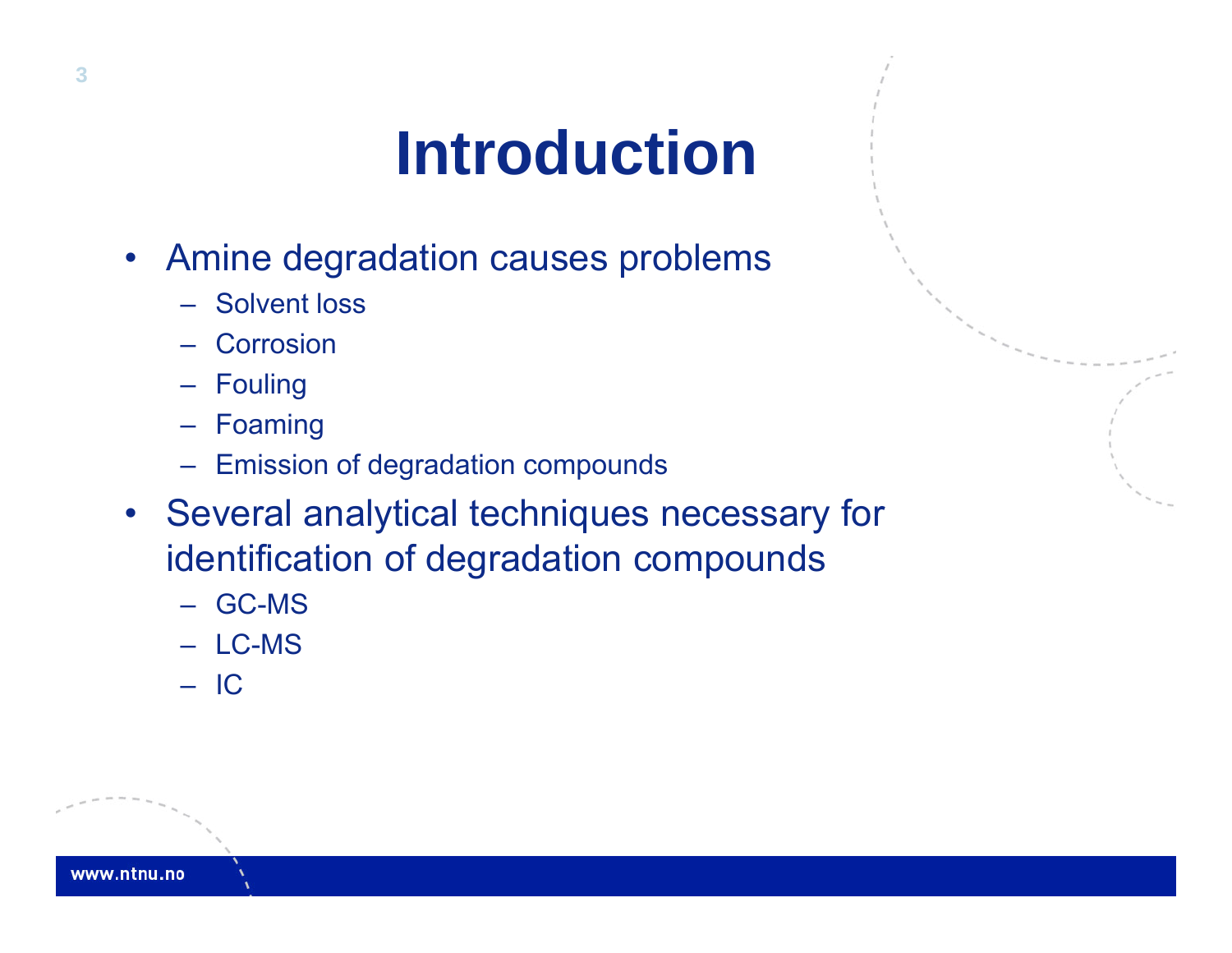# **CO<sub>2</sub> absorption process**



**Tobiesen, F.A., Svendsen, H.F., 2006. Industrial & Engineering Chemistry Research 45, 2489-2496.**

www.ntnu.no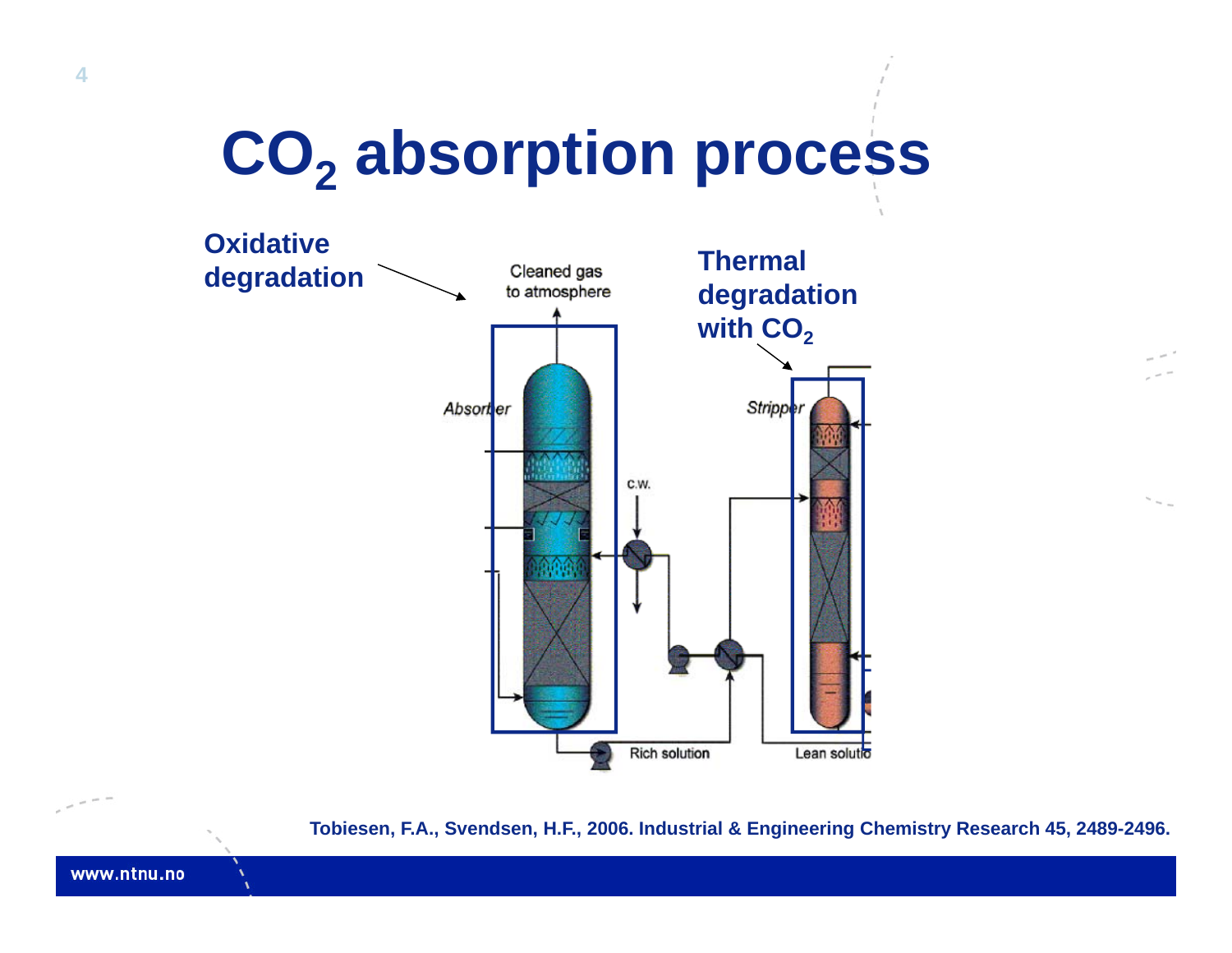### **Experimental**

- **- Oxidative degradation rigs**
- **- Thermal degradation sylinders**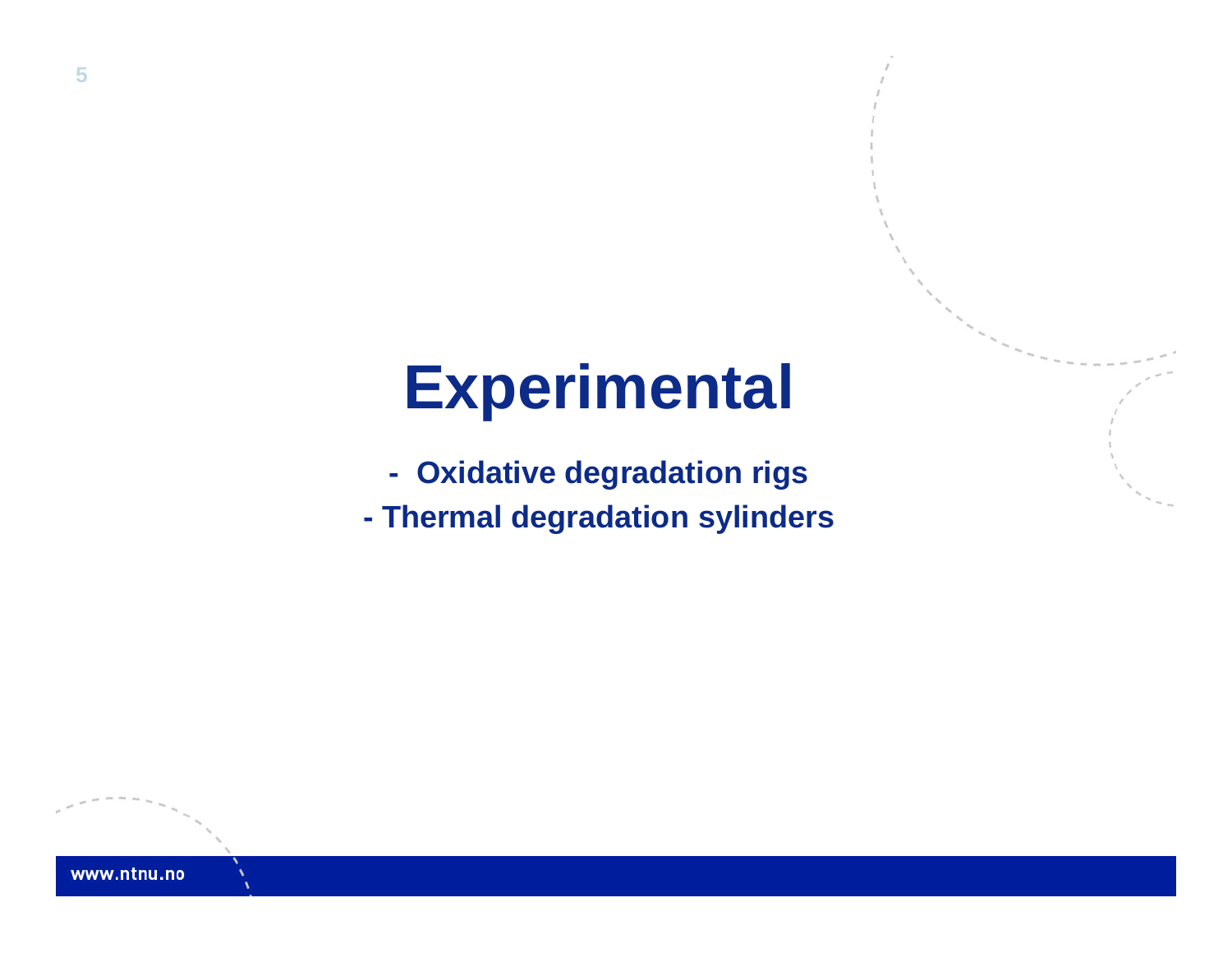### **Closed batch Open batch (CB) setup (OB) setup**



- Valve for loading solution into the system  $\mathbf{a}$
- Liquid pump b
- Valve for taking sample  $\bullet$
- d Reactor
- Packing area e
- Gas pump f
- Cooler before gas analysers g
- Flow meters for the CO<sub>2</sub> and O<sub>2</sub> analysers h
- Valve used to empty the reactor i.
- Water lock to avoid pressure build up j.



- Flow meters for O<sub>2</sub>/air and CO<sub>2</sub> a
- Gas pump Ъ
- Saturation vessel
- Reactor d
- Coolers e
- Gas bubble bottles f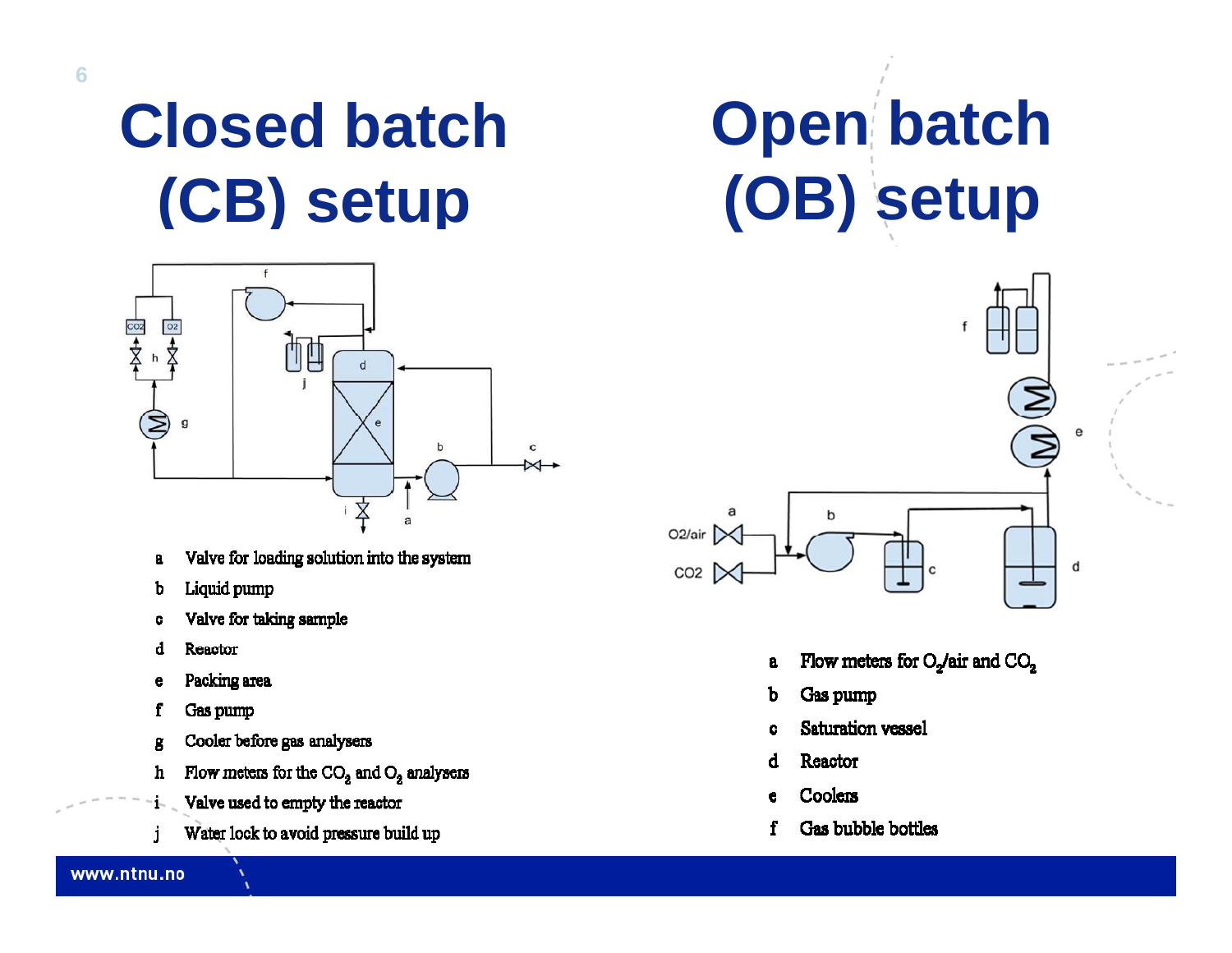## **Thermal degradation**

- Close batch sylinders SS316
- Oxidative degraded solutions (from OB CB) **15 cm**or CB) and  $\begin{array}{|c|c|c|c|c|}\hline \rule{0pt}{16pt} \rule{0pt}{16pt} \rule{0pt}{16pt} \rule{0pt}{16pt} \rule{0pt}{16pt} \rule{0pt}{16pt} \rule{0pt}{16pt} \rule{0pt}{16pt} \rule{0pt}{16pt} \rule{0pt}{16pt} \rule{0pt}{16pt} \rule{0pt}{16pt} \rule{0pt}{16pt} \rule{0pt}{16pt} \rule{0pt}{16pt} \rule{0pt}{16pt} \rule{0pt}{16pt} \rule{0pt}{16pt} \rule{0pt}{16pt}$
- 135 °C for 5 weeks
- One sylinder taken out every week
- Leakages tested weighing sylinders before and after



**Eide-Haugmo, I., 2011. Department of Chemical Engineering. Norwegian University of Science and Technology, Trondheim, p. 365.**

www.ntnu.no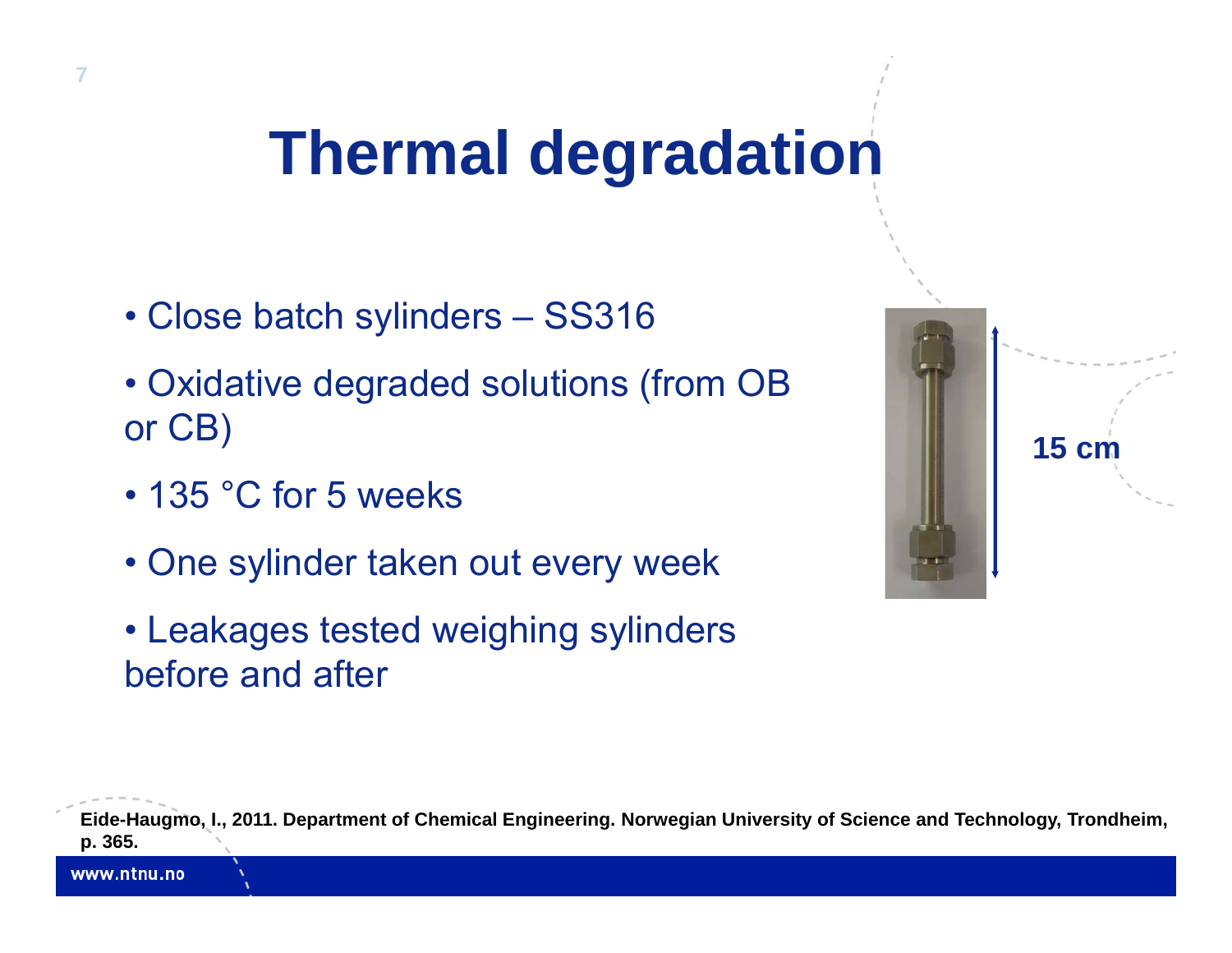### **Experiment**

- $\bullet$  Oxidative degradation (50-55 and 75 °C):
	- $\,$  OB: fresh 30 wt% MEA, α =0.4 mole CO $_2$  per mole amine
	- CB: fresh 30 wt% MEA, α =0.4
- Thermal degradation with CO $_2$  (135 °C):
	- fresh 30 wt% MEA, <sup>α</sup> = 0.4 Oxidatively degraded end samples from both CB and OB setup (MEA)
- $\bullet$ Main analyses: LC-MS and IC

vww.ntnu.no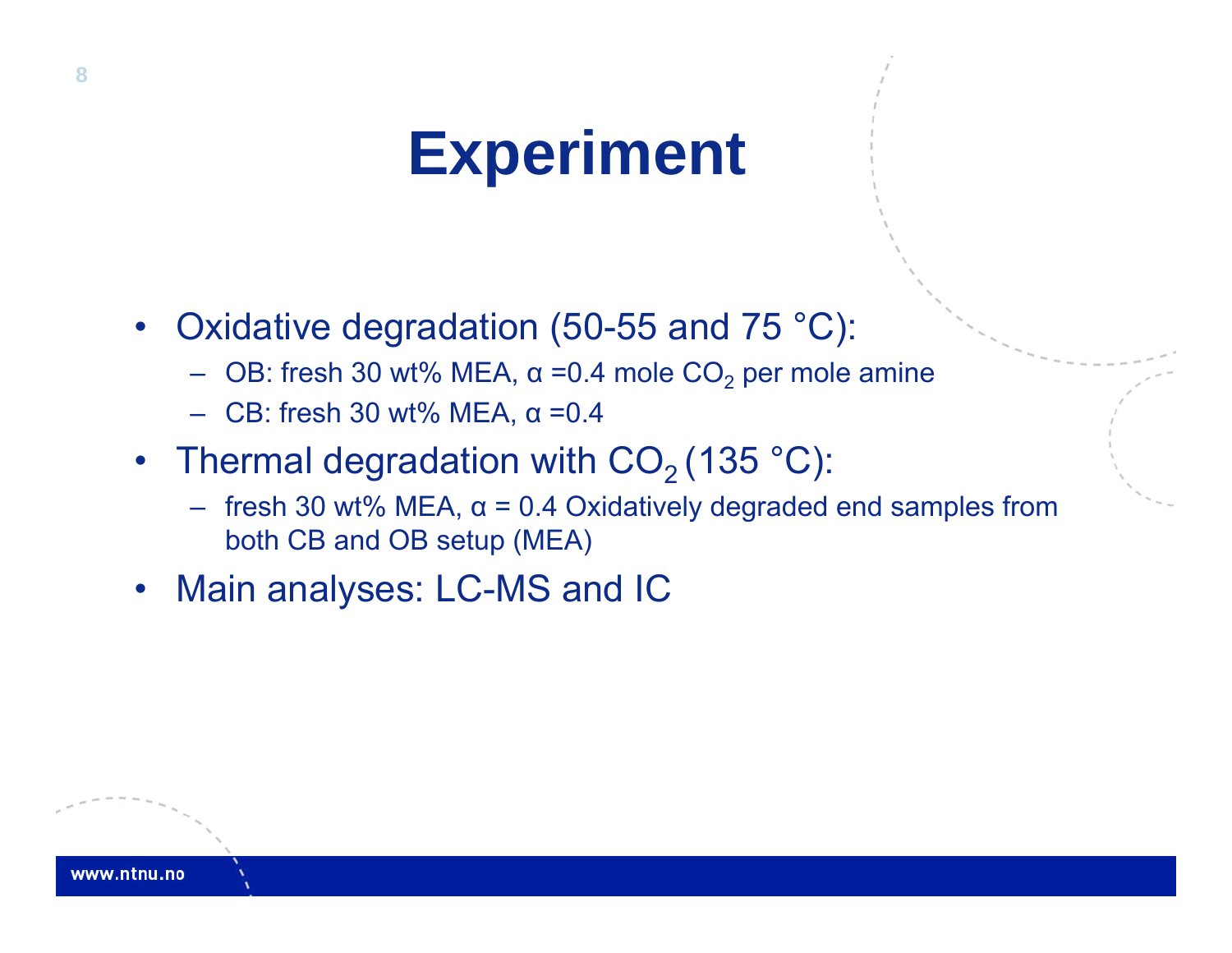## **Degradation cpds - quantified**

#### **Liquid phase**

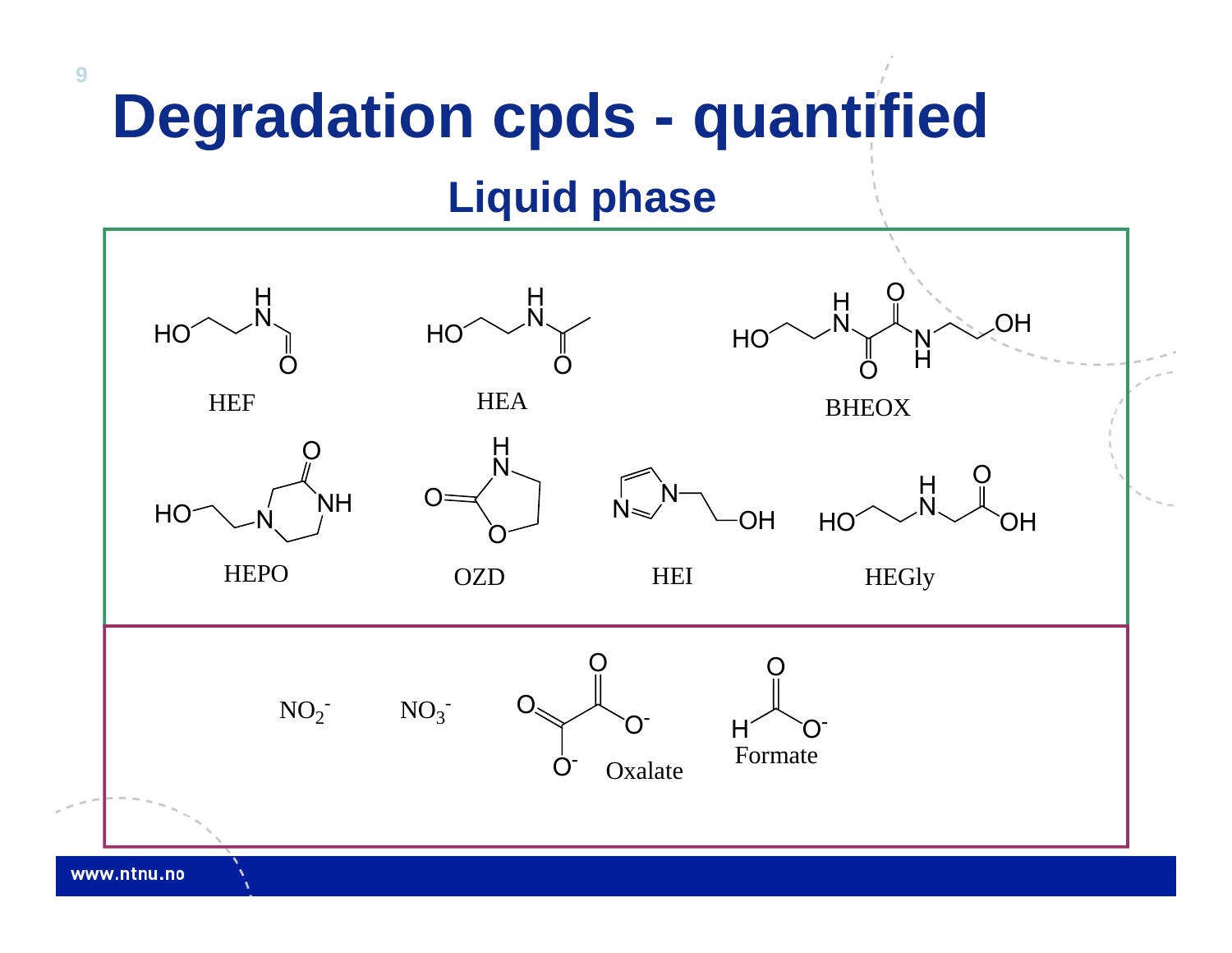# **Degradation cpds - quantified**

#### **Liquid phase**

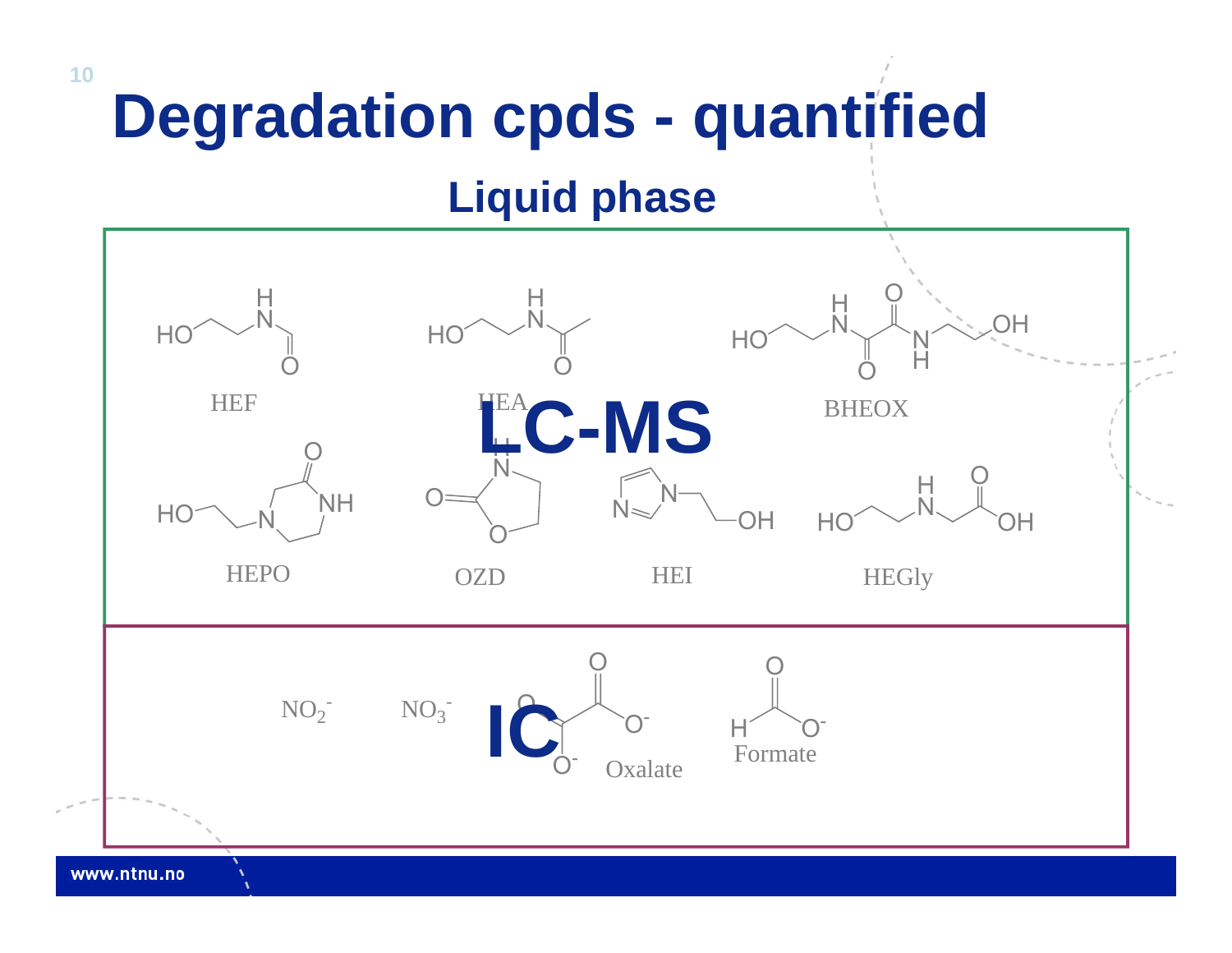### **Results**

**11**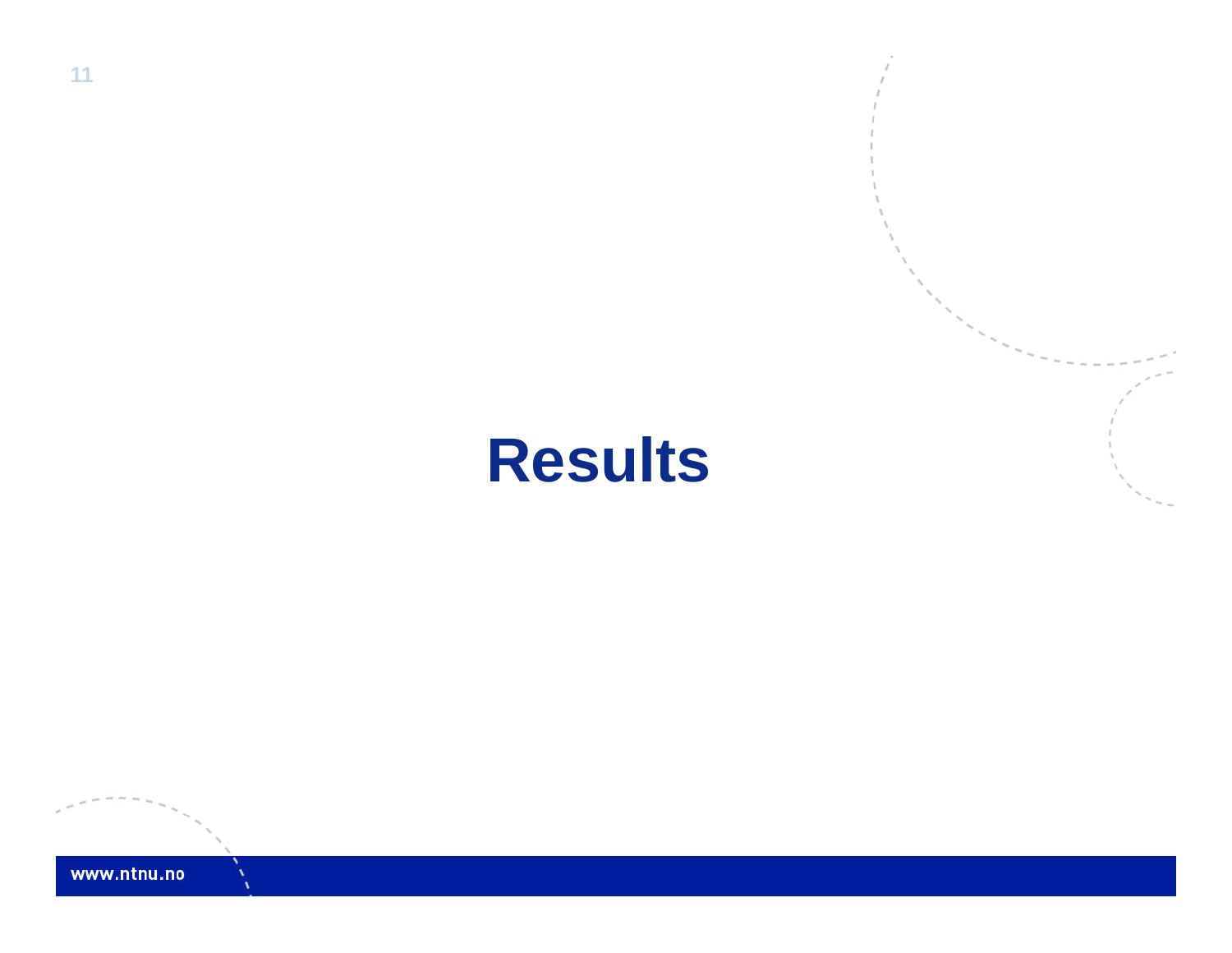| <b>Oxidative</b> |                              | <b>Thermal</b>  |         |  |
|------------------|------------------------------|-----------------|---------|--|
|                  | Setup (OB toward CB2)   Used | solvent solvent | "Fresh" |  |

#### **Primary degradation compounds**

|                 |  | <b>Contract Contract</b>  | the control of the con-  |
|-----------------|--|---------------------------|--------------------------|
| $\mathsf{NU}_3$ |  | <b>Contract Contract</b>  | <b>Contract Contract</b> |
| <b>Formate</b>  |  |                           |                          |
| <b>Oxalate</b>  |  | <b>The Common Service</b> | the control of the con-  |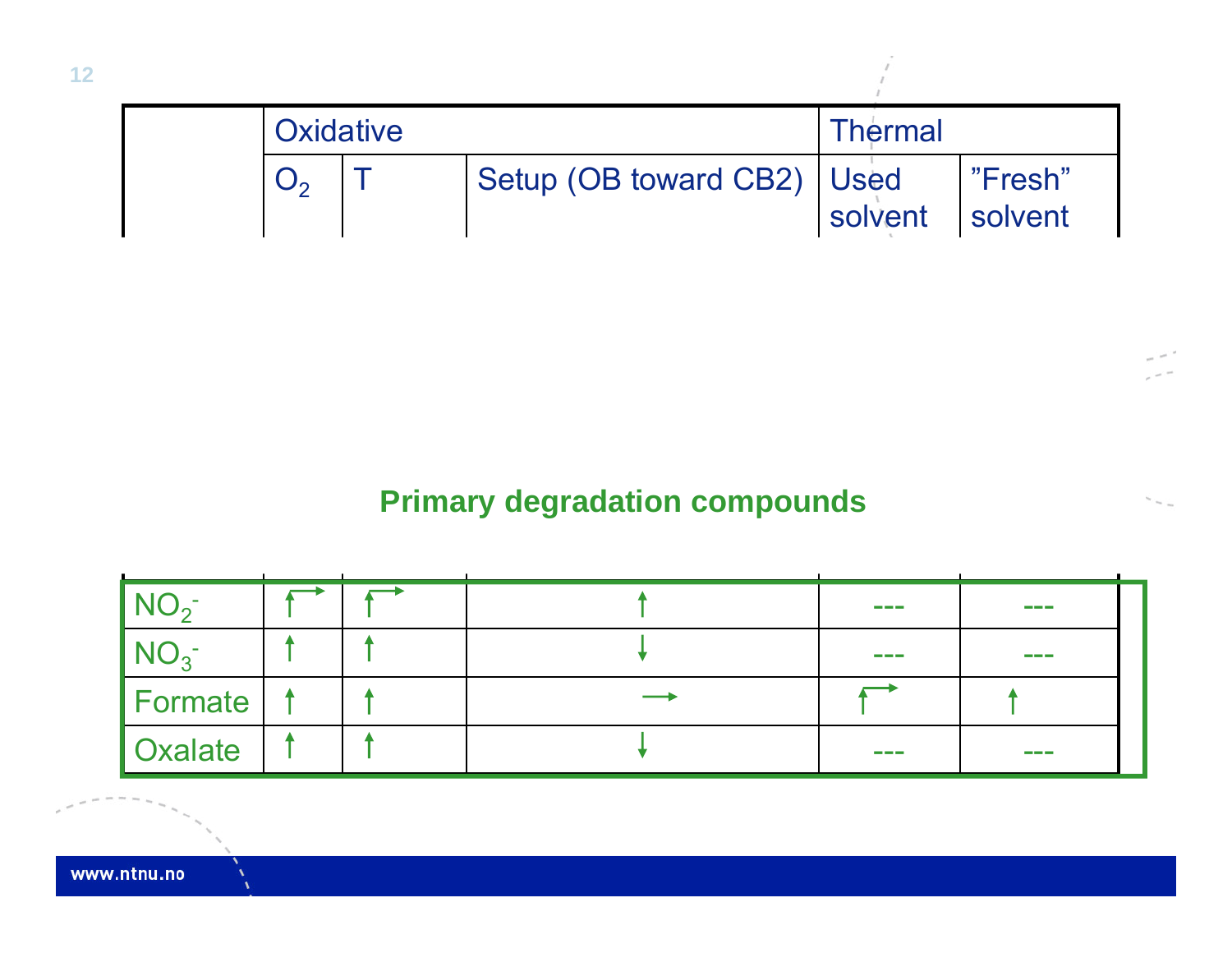

**13**

www.ntnu.no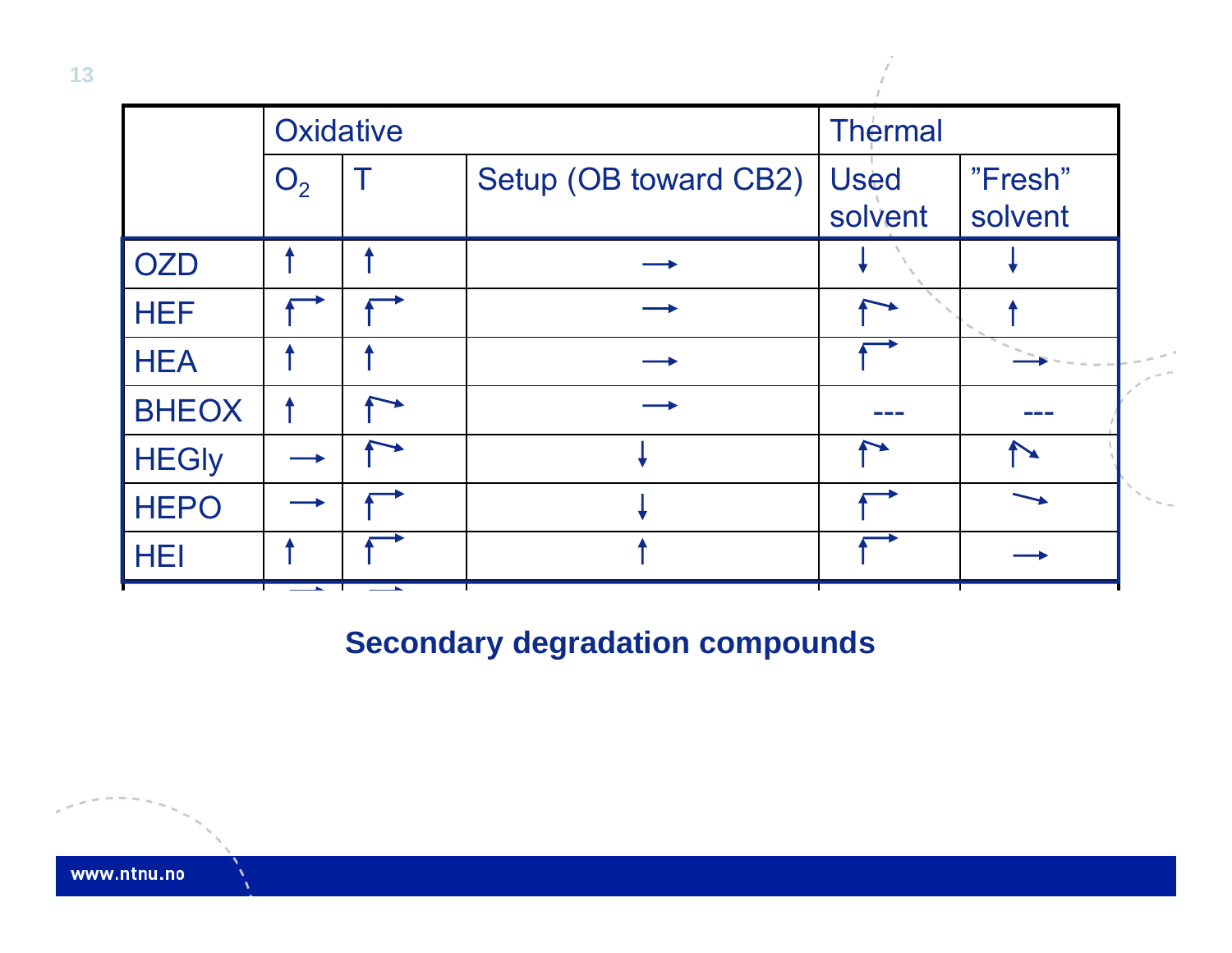|                 | Oxidative      |  |  |                       |  | <b>Thermal</b>         |                  |                    |  |  |
|-----------------|----------------|--|--|-----------------------|--|------------------------|------------------|--------------------|--|--|
|                 | O <sub>2</sub> |  |  | Setup (OB toward CB2) |  | <b>Used</b><br>solvent |                  | "Fresh"<br>solvent |  |  |
| <b>OZD</b>      |                |  |  |                       |  |                        |                  |                    |  |  |
| <b>HEF</b>      |                |  |  |                       |  |                        |                  |                    |  |  |
| <b>HEA</b>      |                |  |  |                       |  |                        |                  |                    |  |  |
| <b>BHEOX</b>    |                |  |  |                       |  |                        |                  |                    |  |  |
| <b>HEGly</b>    |                |  |  |                       |  |                        |                  |                    |  |  |
| <b>HEPO</b>     |                |  |  |                       |  |                        |                  |                    |  |  |
| <b>HEI</b>      |                |  |  |                       |  |                        |                  |                    |  |  |
| NO <sub>2</sub> |                |  |  |                       |  |                        |                  |                    |  |  |
| NO <sub>3</sub> |                |  |  |                       |  |                        | and the property |                    |  |  |
| Formate         |                |  |  |                       |  |                        |                  |                    |  |  |
| <b>Oxalate</b>  |                |  |  |                       |  |                        |                  |                    |  |  |

 $\Lambda$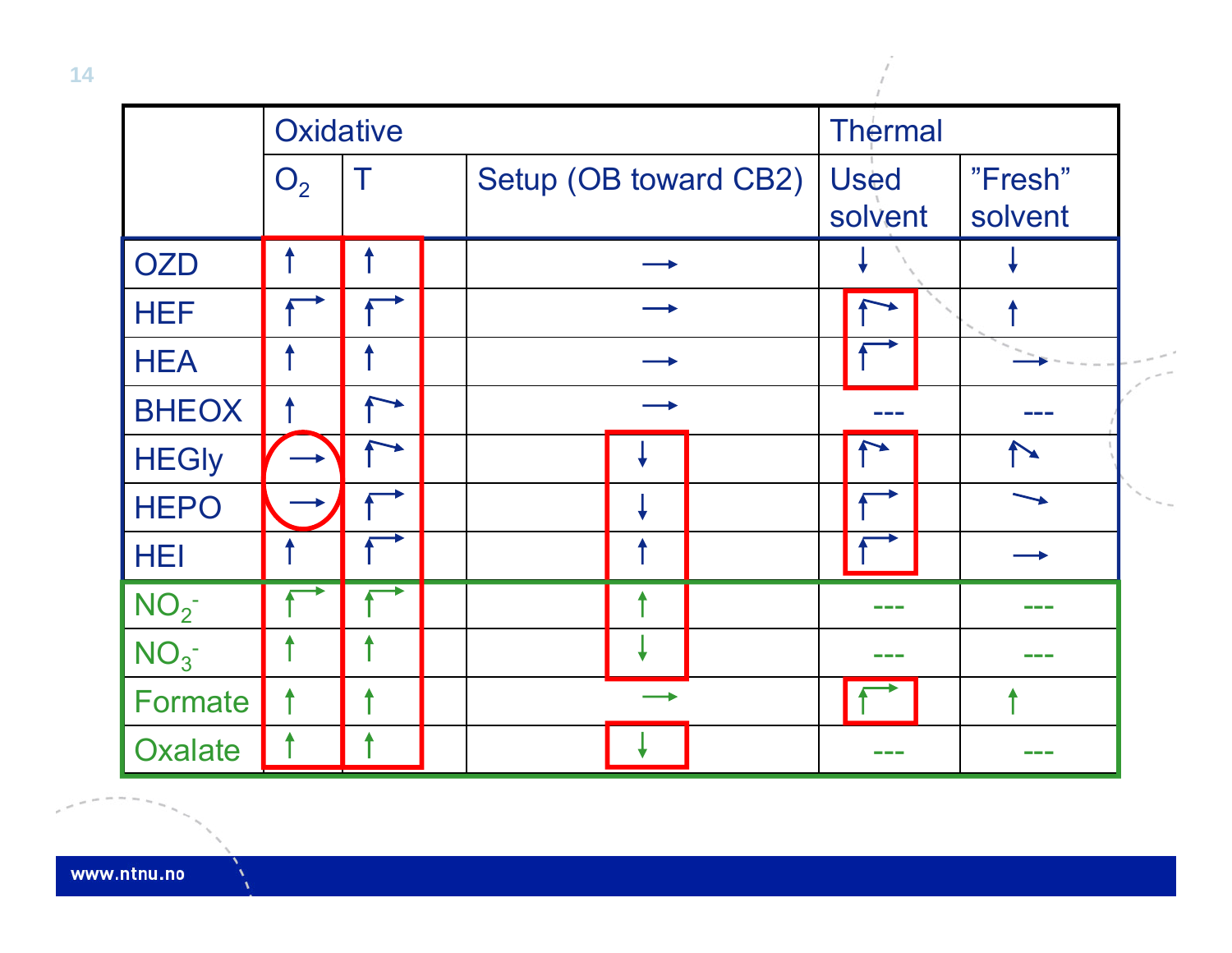

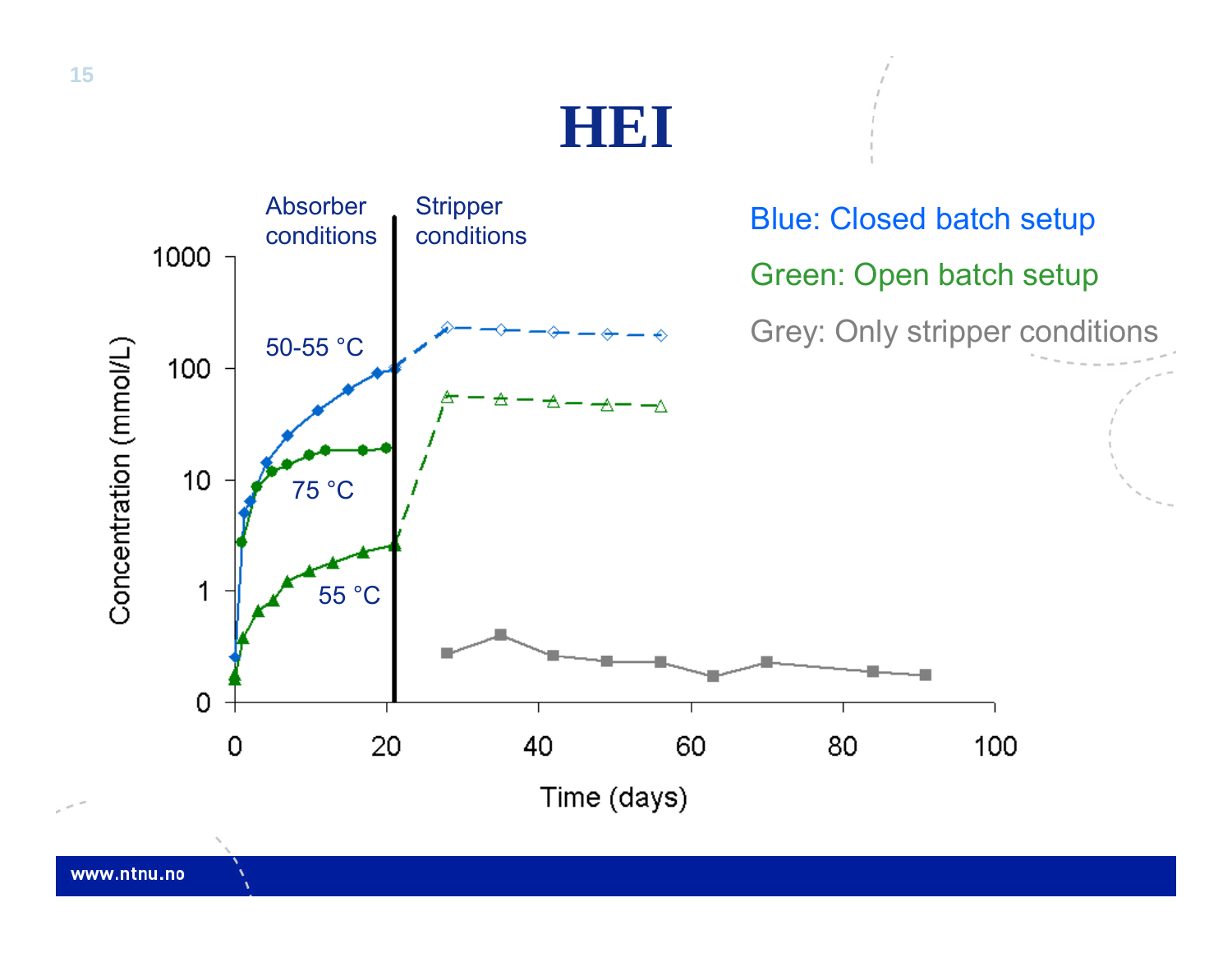### **HEA**



**16**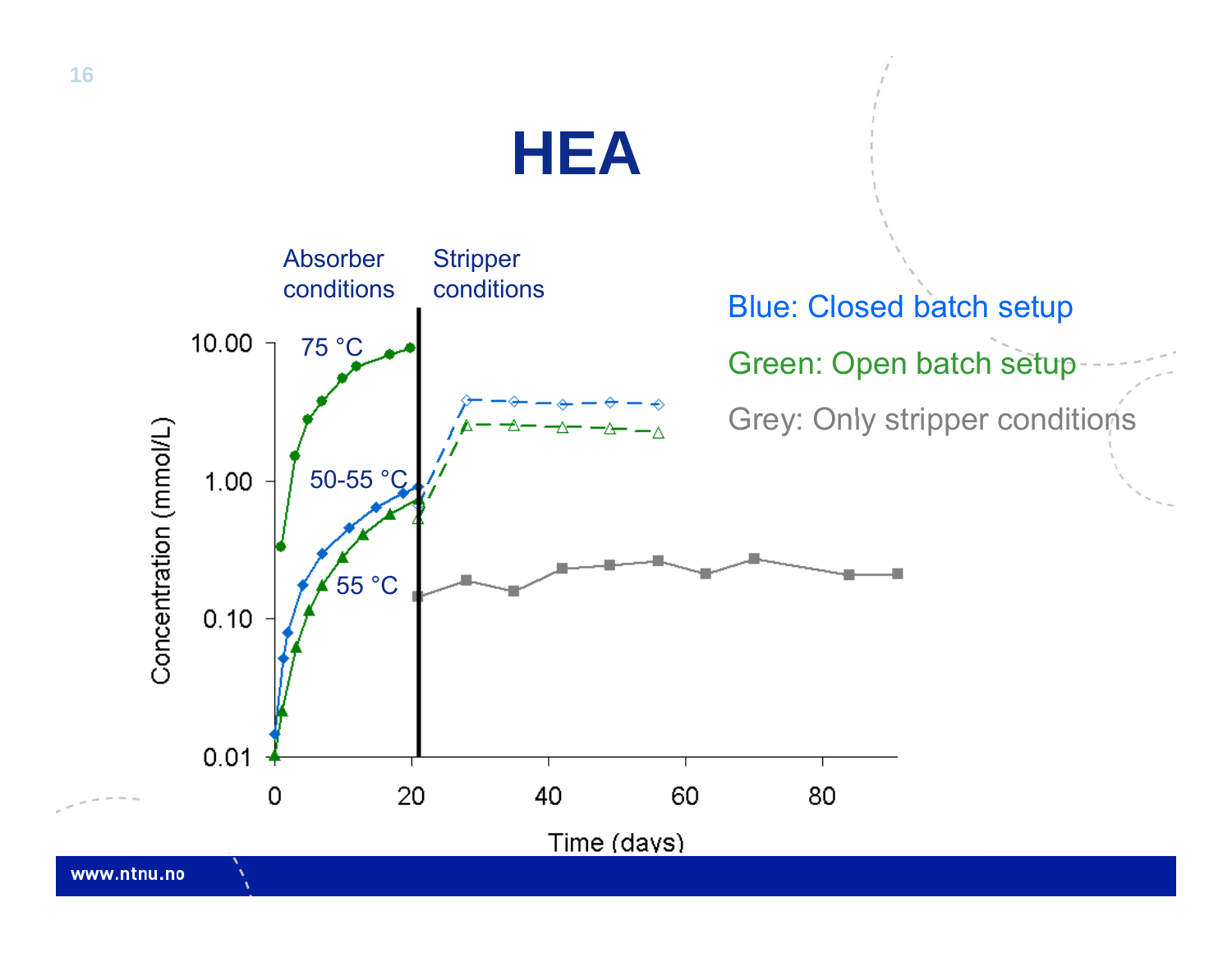### **MEA**

### **d d d ti d secondary degradation compounds**



www.ntnu.no

**da Silva, E.F., Lepaumier, H., Grimstvedt, A., Vevelstad, S.J., Einbu, A., Vernstad, K., Svendsen, H.F., Zahlsen, K., 2012. Industrial & Engineering Chemistry Research 51, 13329-13338.**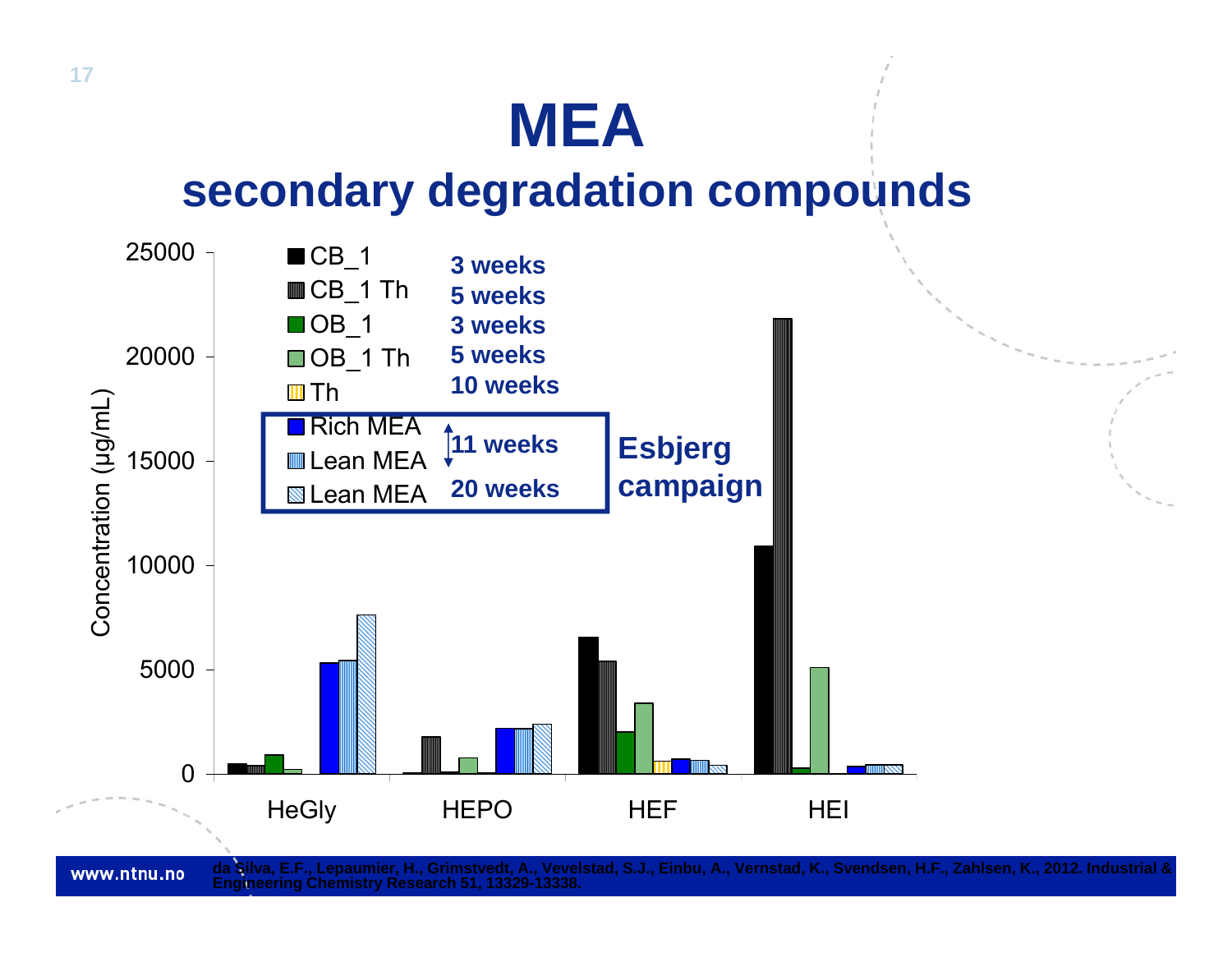### **MEA**

#### **d d d ti d secondary degradation compounds**

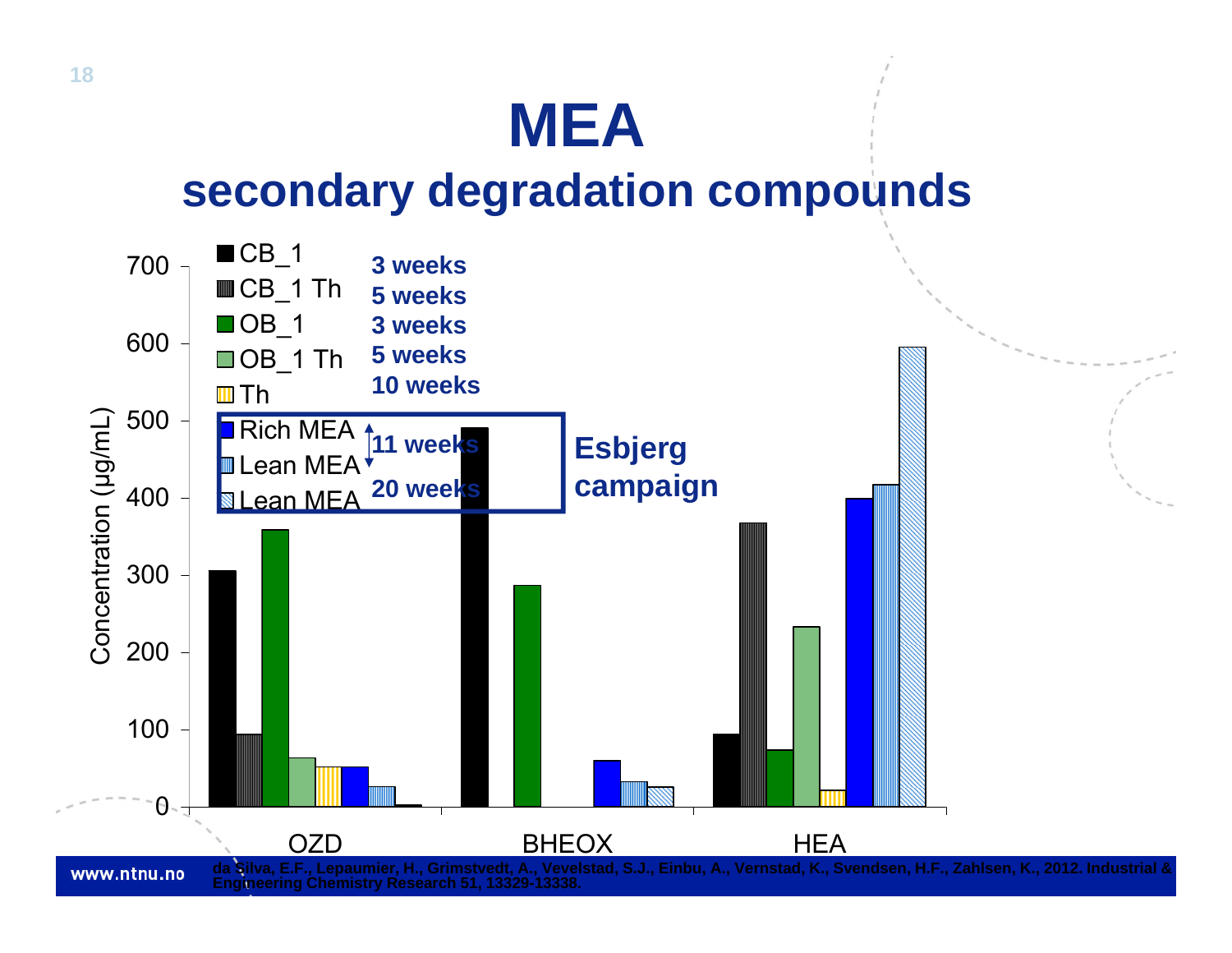# **SDR / Ox-Thermal**

- SDR (Einbu *et al.* 2013) and Ox/thermal ratio measured relative to Esbjerg (20 weeks)
- $\bullet$ • The relative trends are comparable for most of the degradation compounds
- $\bullet$  Exceptions might be due to limitating amounts of intermediates for some of the degradation compounds in Ox/thermal

**Einbu, A., da Silva, E. F, Haugen, G., Grimstvedt, A., Lauritsen, K.G., Zahlsen, K., Vassbotn, T., 2013. Energy Procedia 37, 717-726.**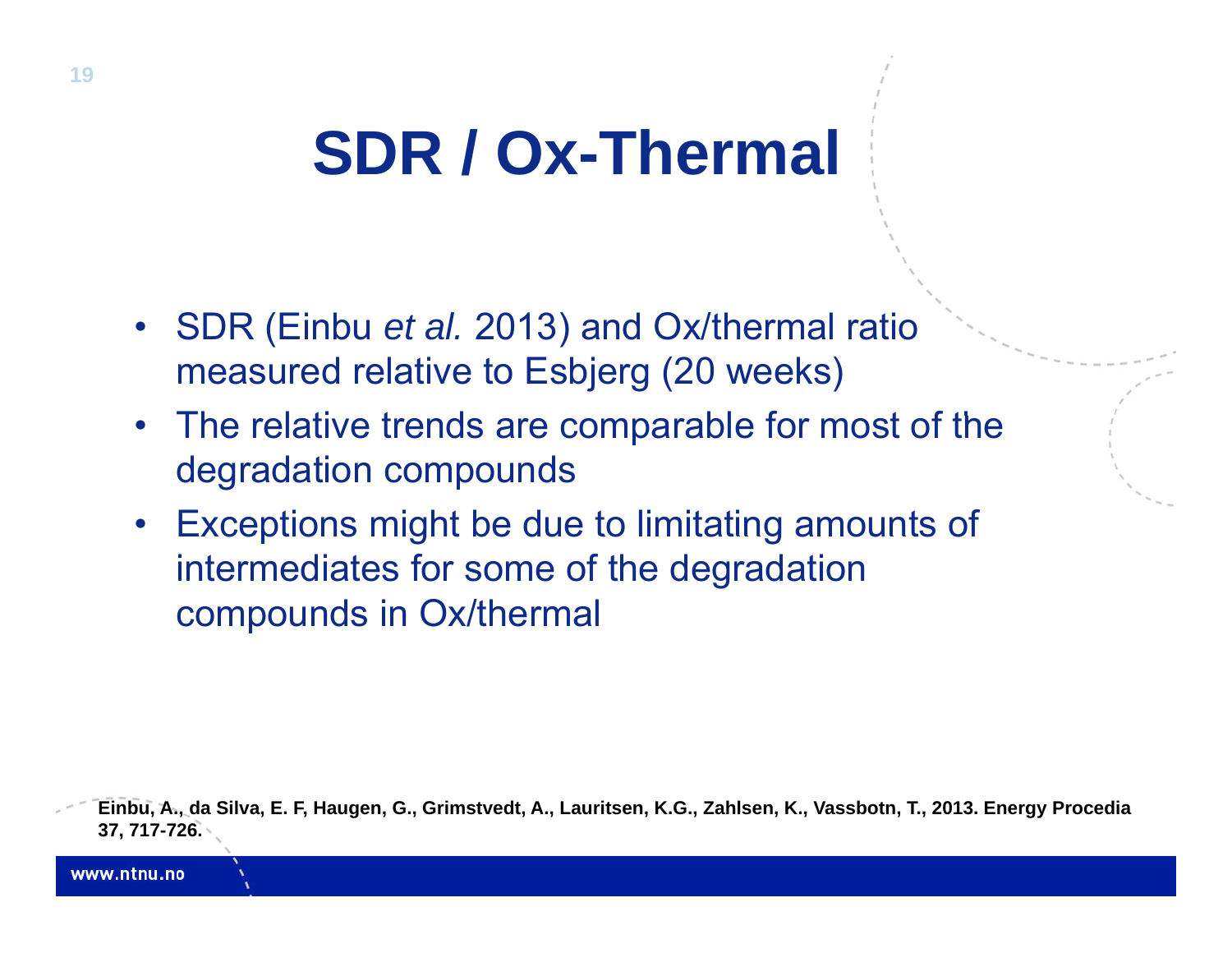# **Summary**

- • Degradation compounds behaviour for thermal degradation on oxidative degraded solutions mimicks the behaviour of these compounds in fresh MEA solutions
- $\bullet$  Lab experiments (separated and combined) seem to mimick formation of degradation compounds seen in pilot or cycled experiments (SDR)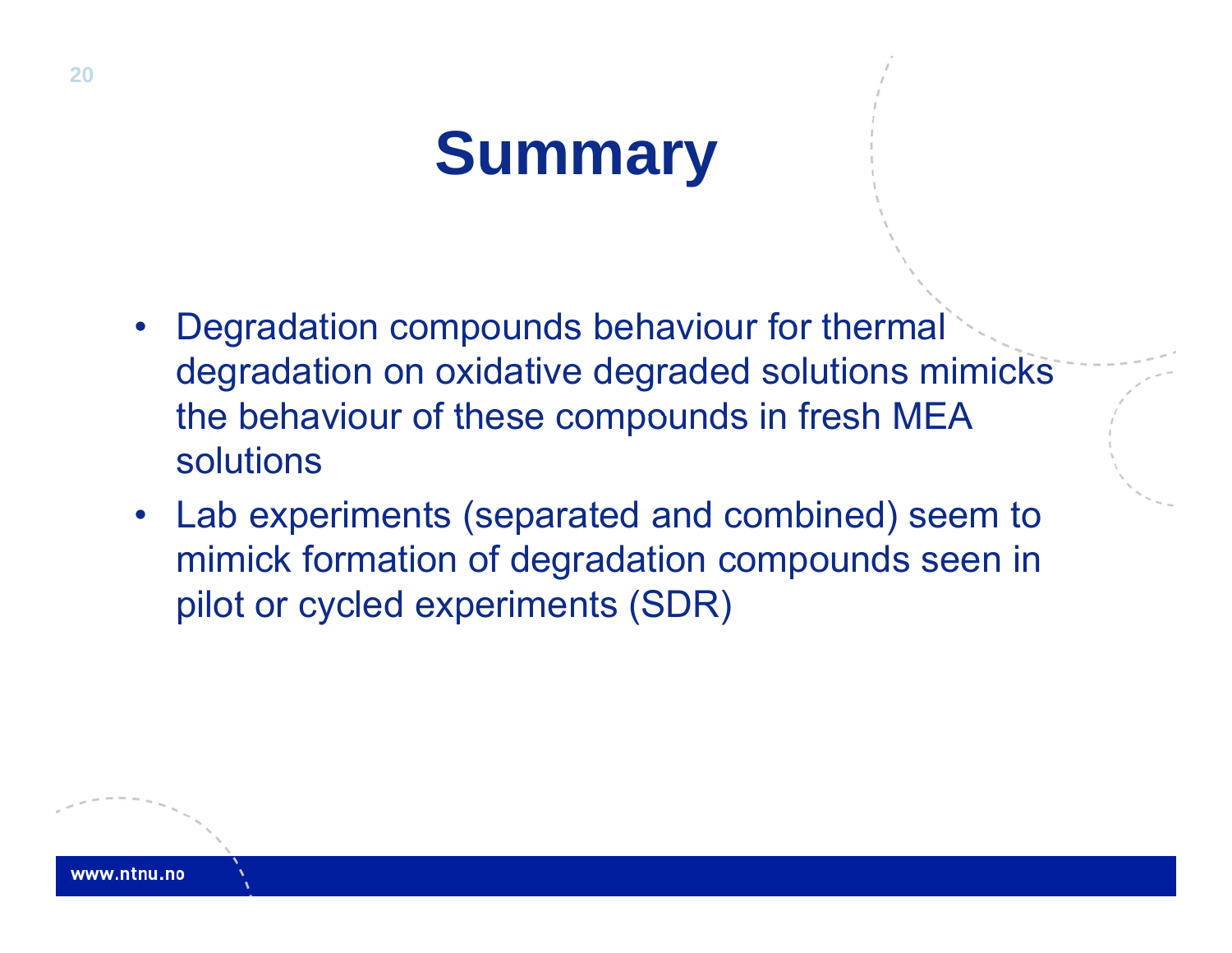## **Summary**

- $\bullet$  Degradation compounds:
	- OZD increases with oxygen content and higher temperature seems to favour further reaction of OZD to other compounds
	- BHEOX increases with oxygen content and seems to decompose at temperatures between 75 to 135 °C
	- HEA increases with oxygen content and temperature intermediate formation favoured or the reaction is directly influenced by increasing temperature
	- HEGly seems to increase less with temperature than HEPO and a reduction was seen for ox-thermal. Increase over time for SDR. Limited by intermediates in the closed sylinder experiment?
	- HEPO shows a continuous increase with temperature the reaction itself or formation of intermediate favoured by temperature
	- HEF: Increases over time SDR, not seen for thermal, limitated by intermediates?
	- HEI: HEI formation more favoured in separated degradation experiments (ox). Formation favoured by more closed setups, likely because of volatile intermediate present in solution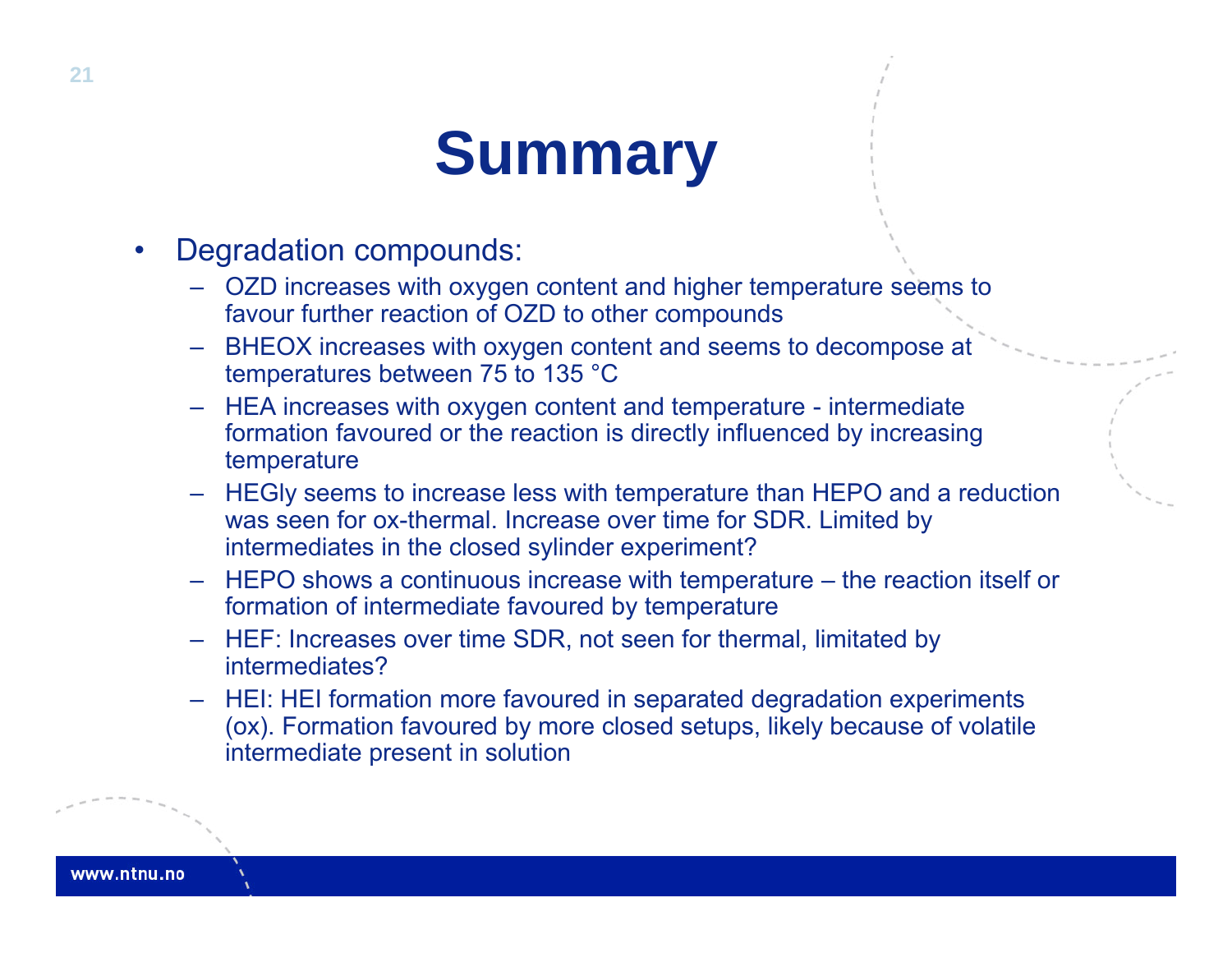### **References**

- • **da Silva, E.F., Lepaumier, H., Grimstvedt, A., Vevelstad, S.J., Einbu, A., Vernstad, K., Svendsen, H.F., Zahlsen, K., 2012. Understanding 2- Ethanolamine Degradation in Postcombustion CO 2**Ethanolamine Degradation in Postcombustion CO<sub>2</sub> Capture. Industrial &<br>Engineering Chemistry Research 51, 13329-13338. **Engineering Chemistry Research 51, 13329-13338.**
- **Eide-Haugmo, I., 2011. Environmental impacts and aspects of absorbents used for CO 2**used for CO<sub>2</sub> capture, Department of Chemical Engineering. Norwegian<br>University of Science and Technology, Trondheim, p. 365.
- •• Lepaumier, H., Picq, D., Carrette, P.-L., 2009a. New Amines for  $\mathsf{CO}_{2}$  Capture. I Lepaumier, H., Picq, D., Carrette, P.-L., 2009a. New Amines for CO<sub>2</sub> Capture. I.<br>Mechanisms of Amine Degradation in the Presence of CO<sub>2</sub>. Industrial & Mechanisms of Amine Degradation in the Presence of CO<sub>2</sub>. Industrial &<br>Engineering Chemistry Research 48, 9061-9067.
- • **Lepaumier, H., Picq, D., Carrette, P.-L., 2009b. New Amines for CO 2**Lepaumier, H., Picq, D., Carrette, P.-L., 2009b. New Amines for CO<sub>2</sub> Capture. II.<br>Oxidative Degradation Mechanisms. Industrial & Engineering Chemistry **Oxidative Degradation Mechanisms. Industrial & Engineering Chemistry Research 48, 9068-9075.**
- **Tobiesen, F.A., Svendsen, H.F., 2006. Study of a Modified Amine-Based Regeneration Unit. Industrial & Engineering Chemistry Research 45, 2489- 2496.**
- • **Einbu, A., DaSilva, E., Haugen, G., Grimstvedt, A., Lauritsen, K.G., Zahlsen, K., Vassbotn, T., 2013. A new test rig for studies of degradation of CO2 absorption solvents at process conditions; comparison of test rig results and pilot data of degradation of MEA. Energy Procedia 37, 717-**
- **Voice, A.K., Closmann, F., Rochelle, G.T., 2013. Oxidative I Amines With High-Temperature Cycling. Energy Procedia:**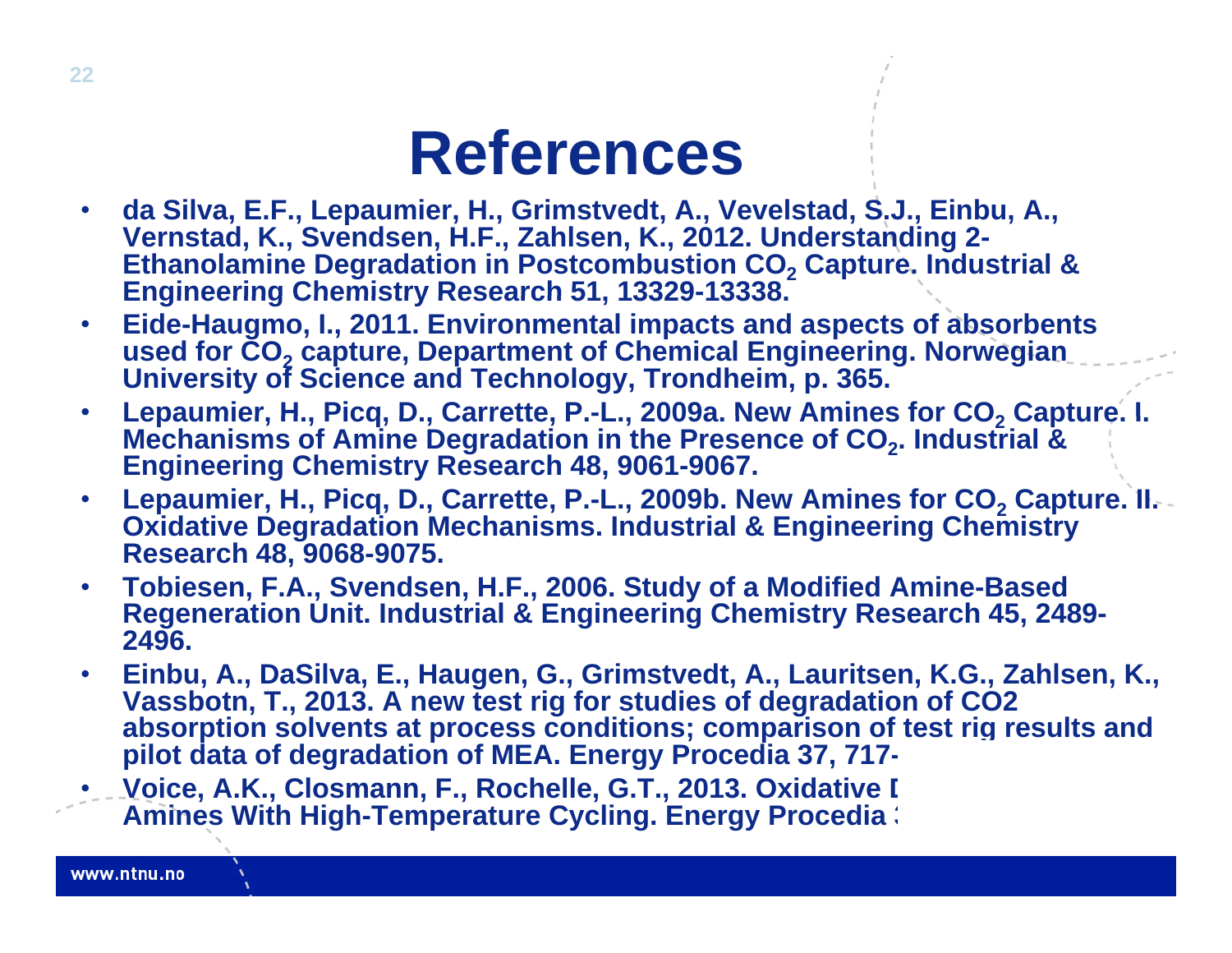# **Acknowledgement**



The work was performed within the SOLVit project under the strategic Norwegian research program CLIMIT.

The author gratefully acknowledge financial support from the partners in SOLVit: Aker Clean Carbon, EON, EnBW, Gassnova and the Research Council of Norway for their support.

# **Thank you**